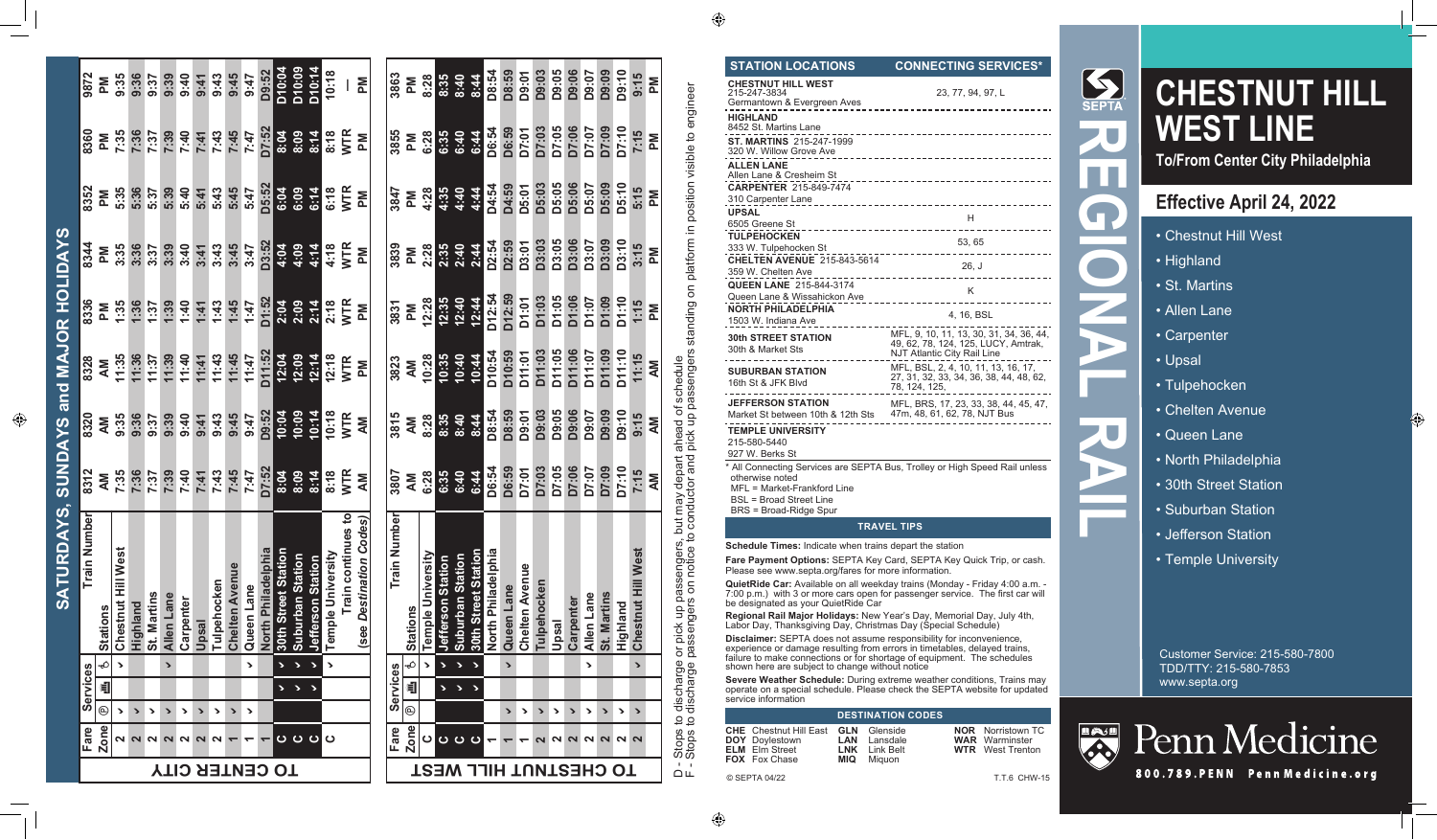| <b>MONDAYS through FRIDAYS (Except MAJOR HOLIDAYS)</b><br><b>Services</b> |                |                |                            |                          |                            |           |           |              |              |                     |                                         |                    |                    |                    |                    |           |                    |           |              |            |                   |              |              |                     |                    |
|---------------------------------------------------------------------------|----------------|----------------|----------------------------|--------------------------|----------------------------|-----------|-----------|--------------|--------------|---------------------|-----------------------------------------|--------------------|--------------------|--------------------|--------------------|-----------|--------------------|-----------|--------------|------------|-------------------|--------------|--------------|---------------------|--------------------|
|                                                                           | Fare           |                |                            |                          | <b>Train Number</b>        | 8704      | 8210      | 9814         | 9816         | 9818                | 9822                                    | 9826               | 9830               | 9834               | 9838               | 9842      | 9846               | 9850      | 9854         | 8756       |                   | 9858         | 9862         | 9866                | 9870               |
|                                                                           | Zone           | $\circledcirc$ | 画                          | Ġ.                       | <b>Stations</b>            | <b>AM</b> | <b>AM</b> | <b>AM</b>    | AМ           | <b>AM</b>           | AМ                                      | AM                 | <b>AM</b>          | <b>PM</b>          | <b>PM</b>          | РM        | <b>PM</b>          | <b>PM</b> | <b>PM</b>    | <b>PM</b>  |                   | РM           | <b>PM</b>    | <b>PM</b>           | <b>PM</b>          |
|                                                                           | $\overline{2}$ |                | $\checkmark$               | $\overline{\phantom{0}}$ | <b>Chestnut Hill West</b>  | 5:51      | 6:51      | 7:47         | 8:22         | 8:51                | 9:51                                    | 10:51              | 11:51              | 12:51              | 1:51               | 2:51      | 3:51               | 4:51      | 5:51         | 6:20       |                   | 6:51         | 7:51         | 8:51                | 9:51               |
|                                                                           | $\mathbf{2}$   |                |                            |                          | Hiahland                   | F5:52     | F6:52     | F7:48        | F8:23        | F8:52               | F9:52                                   | F10:52             | F11:52             | F12:52             | F1:52              | F2:52     | F3:52              | F4:52     | F5:52        | F6:21      |                   | F6:52        | F7:52        | F8:52               | F9:52              |
|                                                                           | $\mathbf{2}$   |                | $\checkmark$               |                          | <b>St. Martins</b>         | 5:54      | 6:54      | 7:50         | 8:25         | 8:54                | 9:54                                    | 10:54              | 11:54              | 12:54              | 1:54               | 2:54      | 3:54               | 4:54      | 5:54         | 6:23       | $\longrightarrow$ | 6:54         | 7:54         | 8:54                | 9:54               |
|                                                                           | $\overline{2}$ |                |                            |                          | <b>Allen Lane</b>          | 5:56      | 6:56      | 7:52         | 8:27         | 8:56                | 9:56                                    | 10:56              | 11:56              | 12:56              | 1:56               | 2:56      | 3:56               | 4:56      | 5:56         | 6:25       |                   | 6:56         | 7:56         | 8:56                | 9:56               |
| CITY                                                                      | $\mathbf{2}$   |                | $\checkmark$               |                          | Carpenter                  | 5:58      | 6:58      | 7:54         | 8:29         | 8:58                | 9:58                                    | 10:58              | 11:58              | 12:58              | 1:58               | 2:58      | 3:58               | 4:58      | 5:58         | 6:27       |                   | 6:58         | 7:58         | 8:58                | 9:58               |
|                                                                           | $\overline{2}$ |                |                            |                          | Upsal                      | 6:00      | 7:00      | 7:56         | 8:31         | 9:00                | 10:00                                   | 11:00              | 12:00              | 1:00               | 2:00               | 3:00      | 4:00               | 5:00      | 6:00         | 6:29       | Evening           | 7:00         | 8:00         | 9:00                | 10:00              |
| <b>CENTER</b>                                                             | $\overline{2}$ |                |                            |                          | Tulpehocken                | 6:02      | 7:02      | 7:58         | 8:33         | 9:02                | 10:02                                   | 11:02              | 12:02              | 1:02               | 2:02               | 3:02      | 4:02               | 5:02      | 6:02         | 6:31       |                   | 7:02         | 8:02         | 9:02                | 10:02              |
|                                                                           | $\mathbf 1$    | $\checkmark$   | $\checkmark$               |                          | <b>Chelten Avenue</b>      | 6:04      | 7:04      | 8:00         | 8:35         | 9:04                | 10:04                                   | 11:04              | 12:04              | 1:04               | 2:04               | 3:04      | 4:04               | 5:04      | 6:04         | 6:33       | <b>Fares</b>      | 7:04         | 8:04         | 9:04                | 10:04              |
|                                                                           |                | ◡              | $\checkmark$               |                          | <b>Queen Lane</b>          | 6:06      | 7:06      | 8:02         | 8:37         | 9:06                | 10:06                                   | 11:06              | 12:06              | 1:06               | 2:06               | 3:06      | 4:06               | 5:06      | 6:06         | 6:35       |                   | 7:06         | 8:06         | 9:06                | 10:06              |
|                                                                           |                |                |                            |                          | <b>North Philadelphia</b>  | D6:12     | 7:12      | D8:08        | D8:43        | D9:12               | D <sub>10:12</sub>                      | D11:12             | D <sub>12:12</sub> | D1:12              | D2:12              | D3:12     | D4:12              | D5:12     | D6:12        | 6:41       | <b>AldqA</b>      | D7:12        | D8:12        | D9:12               | D10:12             |
| p                                                                         | $\mathbf{C}$   |                | $\vee$                     | $\checkmark$             | <b>30th Street Station</b> | D6:23     | 7:23      | D8:19        | D8:54        | D9:23               | D10:23                                  | D11:23             | D <sub>12:23</sub> | D1:23              | D2:23              | D3:23     | D4:23              | D5:23     | D6:23        | 6:54       |                   | D7:23        | D8:23        | D9:23               | D10:23             |
|                                                                           | $\mathbf C$    |                | $\checkmark$               |                          | Suburban Station           | D6:28     | 7:28      | D8:24        | D8:59        | D9:28               | D <sub>10:28</sub>                      | D11:28             | D <sub>12:28</sub> | D1:28              | D2:28              | D3:28     | D4:28              | D5:28     | D6:28        | 6:59       | $\rightarrow$     | D7:28        | D8:28        | D9:28               | D <sub>10:28</sub> |
|                                                                           | $\mathbf C$    | $\checkmark$   |                            |                          | lefferson Station          | D6:33     | 7:33      | D8:29        | D9:04        | D9:33               | D <sub>10:33</sub>                      | D11:33             | D <sub>12:33</sub> | D1:33              | D <sub>2</sub> :33 | D3:33     | D4:33              | D5:33     | D6:33        | 7:04       |                   | D7:33        | D8:33        | D9:33               | D <sub>10:33</sub> |
|                                                                           | $\mathbf{C}$   |                | $\checkmark$               | $\checkmark$             | <b>Temple University</b>   | 6:37      | 7:37      | 8:33         | 9:08         | 9:37                | 10:37                                   | 11:37              | 12:37              | 1:37               | 2:37               | 3:37      | 4:37               | 5:37      | 6:37         | 7:08       |                   | 7:37         | 8:37         | 9:37                | 10:37              |
|                                                                           |                |                |                            |                          | <b>Train continues to</b>  |           | MIQ       |              | –            | <b>AM</b>           | AM.                                     |                    |                    | –                  |                    | _         |                    |           |              | <b>CHE</b> |                   | --           |              |                     |                    |
|                                                                           |                |                |                            |                          | (see Destination Codes)    | <b>AM</b> | <b>AM</b> | <b>AM</b>    | AМ           |                     |                                         | AМ                 | PМ                 | <b>PM</b>          | <b>PM</b>          | РM        | <b>PM</b>          | <b>PM</b> | <b>PM</b>    | <b>PM</b>  |                   | <b>PM</b>    | <b>PM</b>    | <b>PM</b>           | <b>PM</b>          |
|                                                                           |                |                |                            |                          |                            |           |           |              |              |                     |                                         |                    |                    |                    |                    |           |                    |           |              |            |                   |              |              |                     |                    |
|                                                                           | Fare           |                | <b>Services</b>            |                          | <b>Train Number</b>        | 9803      | 5805      | 9807         | 2811         | 9815                | 9819                                    | 9823               | 9827               | 9831               | 9835               | 9839      | 9843               | 9845      | 9847         | 9851       |                   | 9855         | 9859         | 9863                |                    |
|                                                                           | Zone           |                | $\circ$ $\mathbb{m}$<br>Ġ. |                          | <b>Stations</b>            | <b>AM</b> | AM        | <b>AM</b>    | AМ           | <b>AM</b>           | <b>AM</b>                               | AМ                 | <b>PM</b>          | <b>PM</b>          | <b>PM</b>          | <b>PM</b> | <b>PM</b>          | <b>PM</b> | <b>PM</b>    | <b>PM</b>  |                   | РM           | <b>PM</b>    | <b>PM</b>           |                    |
|                                                                           | C              |                | $\checkmark$               | $\checkmark$             | <b>Temple University</b>   | 6:36      | 6:59      | 7:36         | 8:36         | 9:36                | 10:36                                   | 11:36              | 12:36              | 1:36               | 2:36               | 3:36      | 4:36               | 4:53      | 5:36         | 6:36       |                   | 7:36         | 8:36         | 9:36                |                    |
|                                                                           | $\mathbf{C}$   |                | $\checkmark$               | $\checkmark$             | Jefferson Station          | 6:43      | 7:05      | 7:43         | 8:43         | 9:43                | 10:43                                   | 11:43              | 12:43              | 1:43               | 2:43               | 3:43      | 4:43               | 5:00      | 5:43         | 6:43       |                   | 7:43         | 8:43         | 9:43                |                    |
| WES                                                                       | $\mathbf{C}$   |                | $\checkmark$               | $\checkmark$             | Suburban Station           | 6:48      | 7:10      | 7:48         | 8:48         | 9:48                | 10:48                                   | 11:48              | 12:48              | 1:48               | 2:48               | 3:48      | 4:48               | 5:05      | 5:48         | 6:48       | $\rightarrow$     | 7:48         | 8:48         | 9:48                |                    |
|                                                                           | $\mathbf{C}$   |                | $\checkmark$               | $\checkmark$             | 30th Street Station        | 6:52      | 7:14      | 7:52         | 8:52         | 9:52                | 10:52                                   | 11:52              | 12:52              | 1:52               | 2:52               | 3:52      | 4:52               | 5:09      | 5:52         | 6:52       | Evening           | 7:52         | 8:52         | 9:52                |                    |
| $\exists$                                                                 | $\mathbf{1}$   |                |                            |                          | <b>North Philadelphia</b>  | D7:02     | D7:24     | D8:02        | D9:02        | D <sub>10:02</sub>  | D11:02                                  | D <sub>12:02</sub> | D1:02              | D2:02              | D3:02              | D4:02     | D5:02              | D5:19     | D6:02        | D7:02      |                   | D8:02        | D9:02        | D <sub>10</sub> :02 |                    |
| 亖                                                                         | $\mathbf{1}$   | $\checkmark$   | $\checkmark$               |                          | <b>Queen Lane</b>          | D7:06     | D7:28     | <b>D8:06</b> | <b>D9:06</b> | D <sub>10</sub> :06 | D11:06                                  | D <sub>12:06</sub> | D1:06              | D2:06              | D3:06              | D4:06     | <b>D5:06</b>       | D5:24     | <b>D6:06</b> | D7:06      |                   | <b>D8:06</b> | <b>D9:06</b> | D <sub>10:06</sub>  |                    |
|                                                                           |                | $\checkmark$   | $\checkmark$               |                          | <b>Chelten Avenue</b>      | D7:09     | D7:31     | D8:09        | D9:09        | D <sub>10:09</sub>  | D11:09                                  | D <sub>12:09</sub> | D1:09              | D <sub>2</sub> :09 | D3:09              | D4:09     | D5:09              | D5:27     | D6:09        | D7:09      | Fares             | D8:09        | D9:09        | D <sub>10</sub> :09 |                    |
| <b>TUNIS</b>                                                              | $\mathbf{2}$   | $\checkmark$   |                            |                          | <b>Tulpehocken</b>         | D7:11     | D7:33     | D8:11        | D9:11        | D <sub>10</sub> :11 | D <sub>11:11</sub>                      | D12:11             | D1:11              | D2:11              | D3:11              | D4:11     | D <sub>5</sub> :11 | D5:29     | D6:11        | D7:11      |                   | D8:11        | D9:11        | D <sub>10</sub> :11 |                    |
| ш                                                                         | $\overline{2}$ | ◡              |                            |                          | Upsal                      | D7:13     | D7:35     | D8:13        | D9:13        |                     | D <sub>10</sub> :13 D <sub>11</sub> :13 | D <sub>12:13</sub> | D1:13              | D2:13              | D3:13              | D4:13     | D5:13              | D5:31     | D6:13        | D7:13      |                   | D8:13        | D9:13        | D <sub>10:13</sub>  |                    |
| こう                                                                        | $\overline{2}$ | ✓              | $\checkmark$               |                          | <b>Carpenter</b>           | D7:15     | D7:37     | D8:15        | D9:15        |                     | D <sub>10</sub> :15 D <sub>11</sub> :15 | D12:15             | D1:15              | D2:15              | D3:15              | D4:15     | D5:15              | D5:33     | D6:15        | D7:15      | <b>Apply</b>      | D8:15        | D9:15        | D <sub>10</sub> :15 |                    |
|                                                                           | 2              |                |                            |                          | <b>Allen Lane</b>          | D7:17     | D7:39     | D8:17        | D9:17        |                     | D <sub>10:17</sub> D <sub>11:17</sub>   | D <sub>12:17</sub> | D1:17              | D <sub>2</sub> :17 | D3:17              | D4:17     | D5:17              | D5:35     | D6:17        | D7:17      | $\rightarrow$     | D8:17        | D9:17        | D <sub>10</sub> :17 |                    |
| p                                                                         | $\mathbf{2}$   | ✓              | $\checkmark$               |                          | <b>St. Martins</b>         | D7:19     | D7:41     | D8:19        | D9:19        |                     | D10:19 D11:19                           | D <sub>12:19</sub> | D1:19              | D2:19              | D3:19              | D4:19     | D5:19              | D5:37     | D6:19        | D7:19      |                   | D8:19        | D9:19        | D <sub>10</sub> :19 |                    |
|                                                                           |                |                |                            |                          | <b>Highland</b>            | D7:23     | D7:45     | D8:23        | D9:23        | D <sub>10:23</sub>  | D11:23                                  | D <sub>12:23</sub> | D1:23              | D2:23              | D3:23              | D4:23     | D5:23              | D5:41     | D6:23        | D7:23      |                   | D8:23        | D9:23        | D <sub>10:23</sub>  |                    |
|                                                                           |                | $\checkmark$   |                            |                          |                            |           |           |              |              |                     |                                         |                    |                    |                    |                    |           |                    |           |              |            |                   |              |              |                     |                    |
|                                                                           | $\overline{2}$ |                | $\checkmark$               | $\checkmark$             | <b>Chestnut Hill West</b>  | 7:28      | 7:50      | 8:28         | 9:28         | 10:28               | 11:28                                   | 12:28              | 1:28               | 2:28               | 3:28               | 4:28      | 5:28               | 5:46      | 6:28         | 7:28       |                   | 8:28         | 9:28         | 10:28               |                    |

D - Stops to discharge or pick up passengers, but may depart ahead of schedule<br>F - Stops to discharge passengers on notice to conductor and pick up passengers standing on platform in position visible to engineer

### **STATION AMENITIES**

- *<sup>@</sup>* SEPTA Parking available
- **Accessible Station** ሗ
- Ticket Office (hours vary, please check the SEPTA website for details) Ticket Offices at 30th St, Suburban & Jefferson Stations open 7 days a week

### **SAFETY TIPS**

- . NEVER pass between cars when a train is moving
- NEVER attempt to board a moving train
- ALWAYS wait for the train to come to a complete stop BEFORE exiting
- NEVER ride in the vestibule or on the steps of a moving train
- NEVER lean against the train doors

www.septa.org/safety